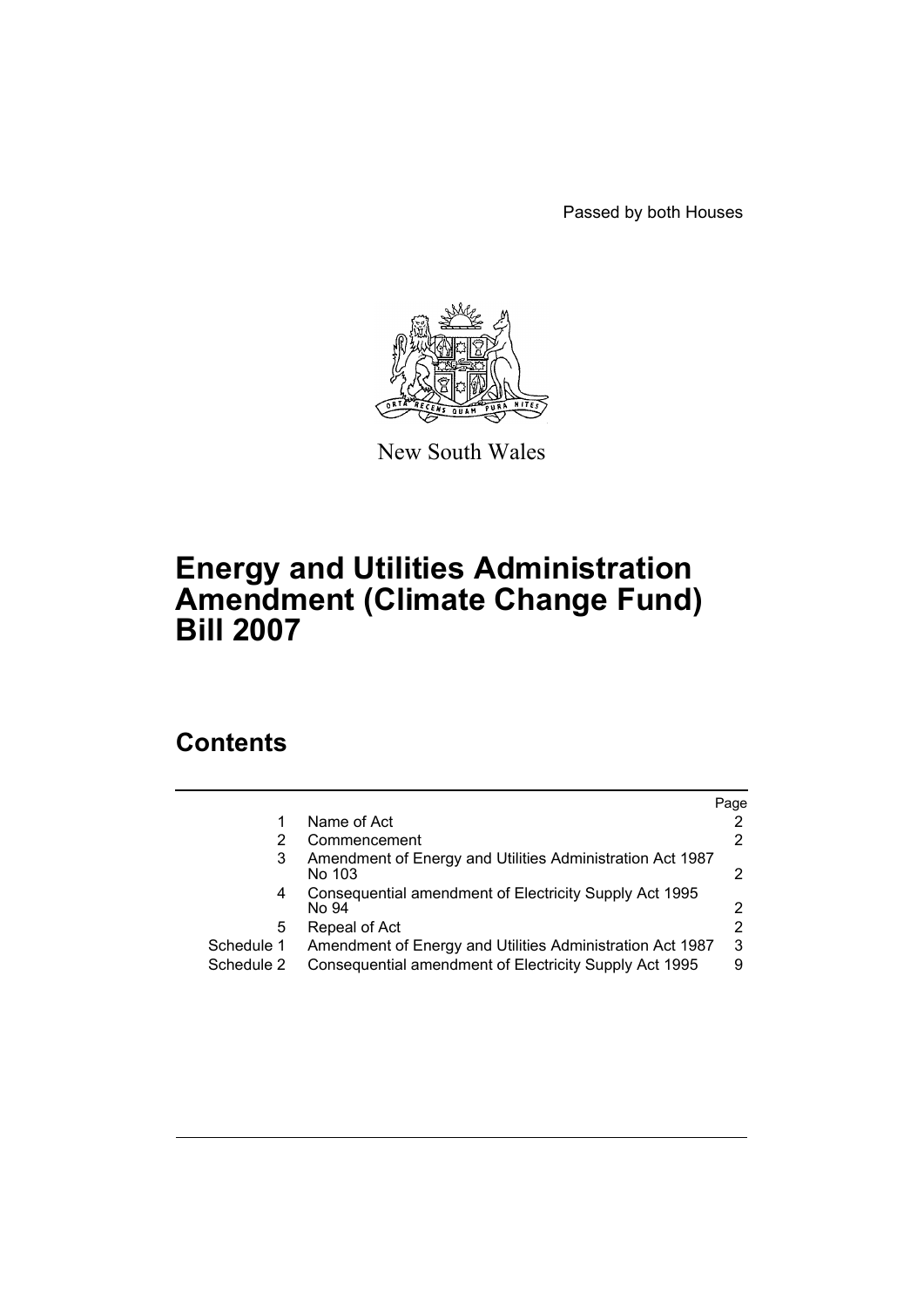*I certify that this public bill, which originated in the Legislative Assembly, has finally passed the Legislative Council and the Legislative Assembly of New South Wales.*

> *Clerk of the Legislative Assembly. Legislative Assembly, Sydney, , 2007*



New South Wales

# **Energy and Utilities Administration Amendment (Climate Change Fund) Bill 2007**

Act No , 2007

An Act to amend the *Energy and Utilities Administration Act 1987* to establish the Climate Change Fund and to specify the purposes for which it may be applied; and for other purposes.

*I have examined this bill and find it to correspond in all respects with the bill as finally passed by both Houses.*

*Assistant Speaker of the Legislative Assembly.*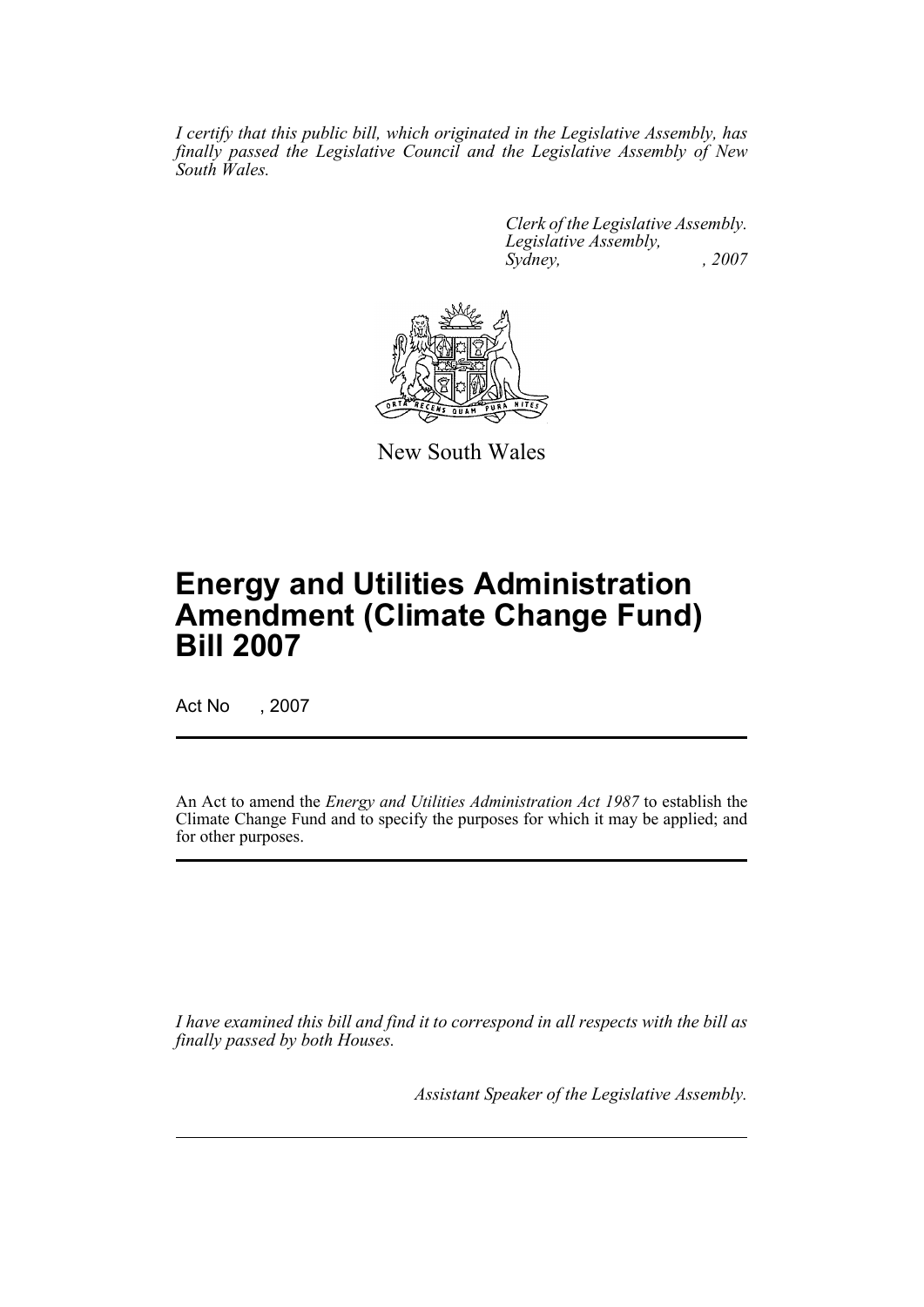## <span id="page-2-0"></span>**The Legislature of New South Wales enacts:**

## **1 Name of Act**

This Act is the *Energy and Utilities Administration Amendment (Climate Change Fund) Act 2007*.

## <span id="page-2-1"></span>**2 Commencement**

This Act commences or is taken to have commenced on 1 July 2007.

## <span id="page-2-2"></span>**3 Amendment of Energy and Utilities Administration Act 1987 No 103**

The *Energy and Utilities Administration Act 1987* is amended as set out in Schedule 1.

## <span id="page-2-3"></span>**4 Consequential amendment of Electricity Supply Act 1995 No 94**

The *Electricity Supply Act 1995* is amended as set out in Schedule 2.

## <span id="page-2-4"></span>**5 Repeal of Act**

- (1) This Act is repealed on the day following the day on which this Act commences.
- (2) The repeal of this Act does not, because of the operation of section 30 of the *Interpretation Act 1987*, affect any amendment made by this Act.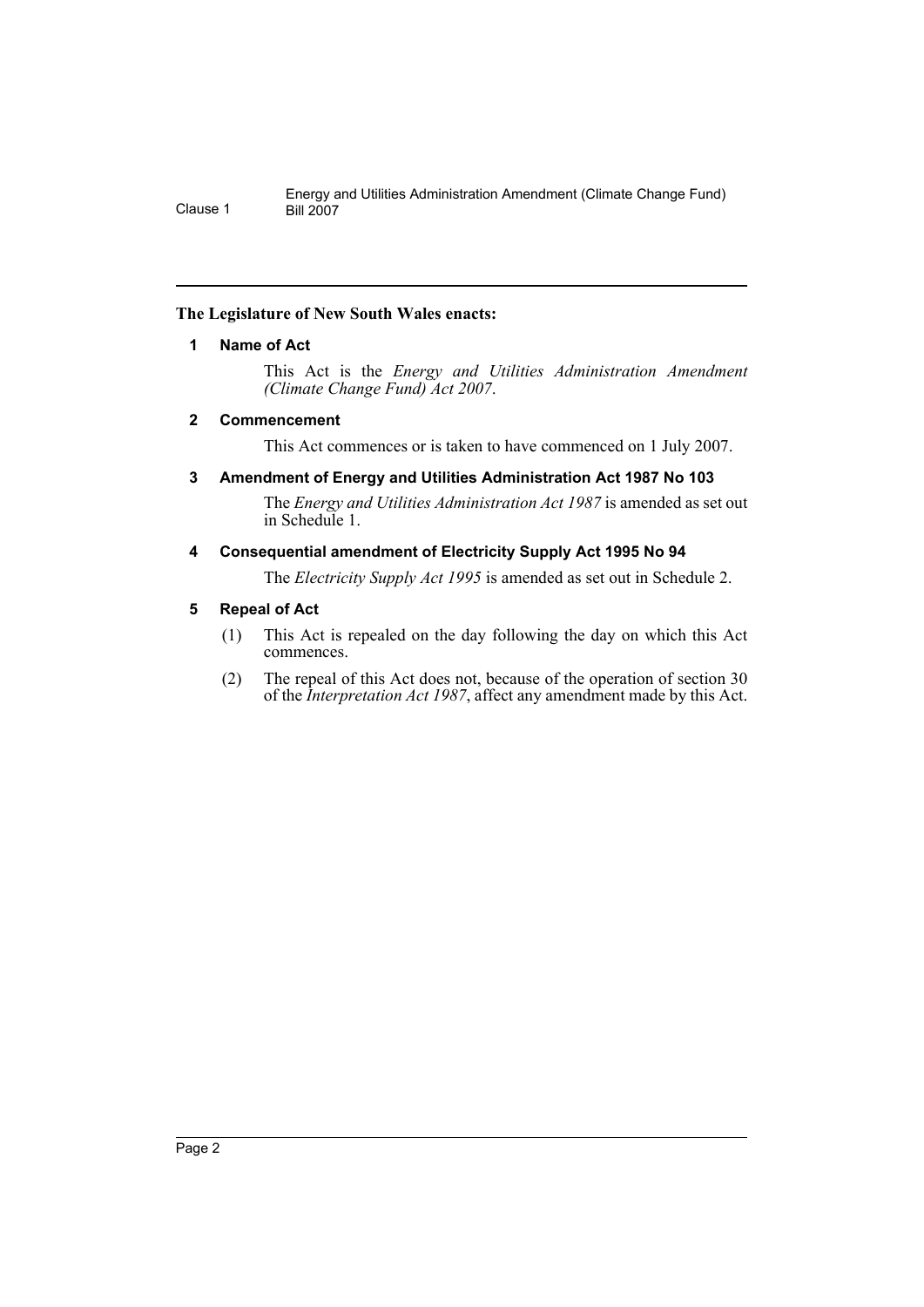Amendment of Energy and Utilities Administration Act 1987 Schedule 1

# <span id="page-3-0"></span>**Schedule 1 Amendment of Energy and Utilities Administration Act 1987**

(Section 3)

#### **[1] Section 3 Definitions**

Insert the following definitions in alphabetical order in section 3 (1):

*Climate Change Fund* means the Climate Change Fund established under section 34E.

*contributions order* means an order under section 34J.

#### **[2] Section 3 (1), definitions of "Energy Savings Fund" and "Water Savings Fund"**

Omit the definitions.

#### **[3] Part 6A, Divisions 2 and 3**

Omit the Divisions. Insert instead:

## **Division 2 Climate Change Fund**

#### **34E Establishment of Climate Change Fund**

There is to be established in the Special Deposits Account a fund called the "Climate Change Fund" (referred to in this Part as *the Fund*).

#### **34F Purposes of Climate Change Fund**

The purposes of the Fund are as follows:

- (a) to provide funding to reduce greenhouse gas emissions and the impacts of climate change associated with water and energy activities,
- (b) to provide funding to encourage water and energy savings and the recycling of water,
- (c) to provide funding to reduce the demand for water and energy, including addressing peak demand for energy,
- (d) to provide funding to stimulate investment in innovative water and energy savings measures,
- (e) to provide funding to increase public awareness and acceptance of the importance of climate change and water and energy savings measures,
- (f) to provide funding for contributions made by the State for the purposes of national energy regulation.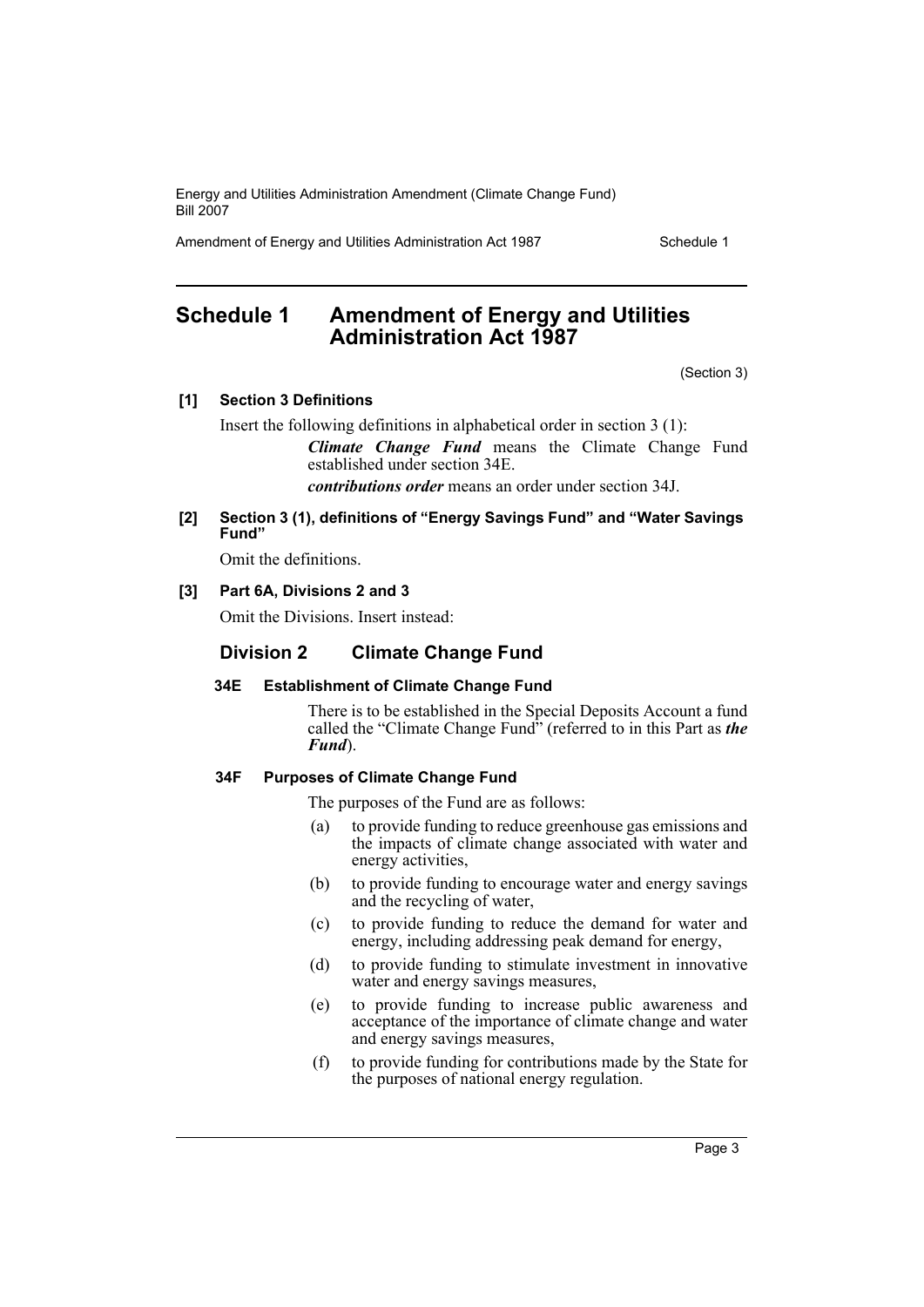Schedule 1 Amendment of Energy and Utilities Administration Act 1987

#### **34G Payments into Climate Change Fund**

- (1) There is payable into the Fund:
	- (a) all money received from contributions required to be made to the Fund under Division 3, and
	- (b) all money advanced by the Treasurer for the Fund, and
	- (c) all money appropriated by Parliament for the purposes of the Fund, and
	- (d) the proceeds of the investment of money in the Fund, and
	- (e) all money directed or authorised to be paid into the Fund by or under this or any other Act or law, and
	- (f) all money received from voluntary contributions to the Fund made by any other person or body.
- (2) Without limiting subsection (1) (f), State agencies are authorised by this section to make voluntary contributions to the Fund.
- (3) Subsection (2) does not authorise a State water agency or a distribution network service provider to refuse to pay a contribution to the Fund that is payable under Division 3.

#### **34H Payments out of Climate Change Fund**

- (1) There is payable from the Fund:
	- (a) any money approved by the Minister to fund all or any part of the cost of any measure that the Minister is satisfied promotes a purpose referred to in section 34F, and
	- (b) any money approved by the Minister to fund all or any part of the contributions that the State is required to make for the purposes of national energy regulation, and
	- (c) any money required to meet administrative expenses related to the Fund, and
	- (d) any money required to meet administrative expenses of the Minister in connection with the Minister's functions under this Act in relation to savings action plans, and
	- (e) any money directed or authorised to be paid from the Fund by or under this or any other Act or law.
- (2) In exercising the Minister's functions under subsection (1) (a) (but without limiting the generality of that paragraph), the Minister may:
	- (a) approve selection criteria from time to time to be applied to determine the kinds of water or energy savings measures that will be eligible for funding, and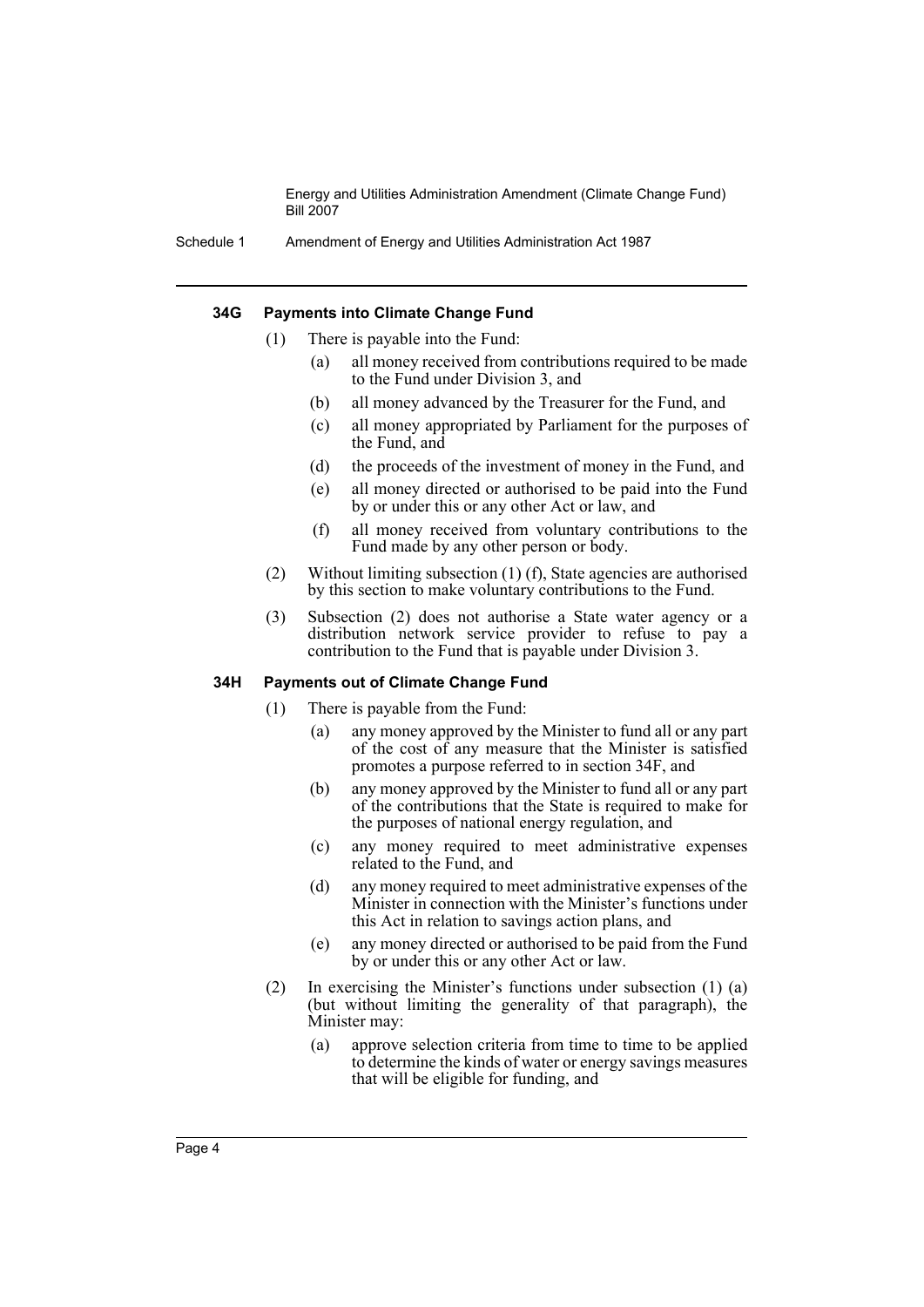Amendment of Energy and Utilities Administration Act 1987 Schedule 1

- (b) approve the funding of community grants from the Fund, being grants awarded on the basis of their merit in advancing one or more of the purposes referred to in section 34F, established through a competitive selection process, and
- (c) require a person or body seeking funding for a water or energy savings measure to do either or both of the following as a precondition to applying for or obtaining funding:
	- (i) to submit a water savings action plan or energy savings action plan (as the case requires) that includes details about the measure,
	- (ii) to provide any other information requested by the Minister about the measure, and
- (d) obtain and have regard to any advice, recommendations or other information provided to the Minister by a committee established by the Minister under Division 5, or by any other person or body, that the Minister considers relevant.
- (3) The Minister is to produce an annual report detailing fund allocations and programs and anticipated benefits, by reference to key performance indicators, to be achieved in advancing any one or more of the purposes referred to in section 34F.
- (4) The annual report is to include an evaluation of the effectiveness of each program as it is completed under the Fund.
- (5) The annual report is to be tabled in each House of Parliament within 6 months after the end of the financial year to which it relates.
- (6) The Minister is to publish each annual report so as to promote, to the NSW public, schemes, technologies and processes that address climate change and to inform the NSW public about consumer choices and procurement decisions.

#### **34I Investment of money in Climate Change Fund**

The Minister may invest money in the Fund:

- (a) in such manner as may be authorised by the *Public Authorities (Financial Arrangements) Act 1987*, or
- (b) if that Act does not confer power on the Minister to invest the money, in any other manner approved by the Treasurer.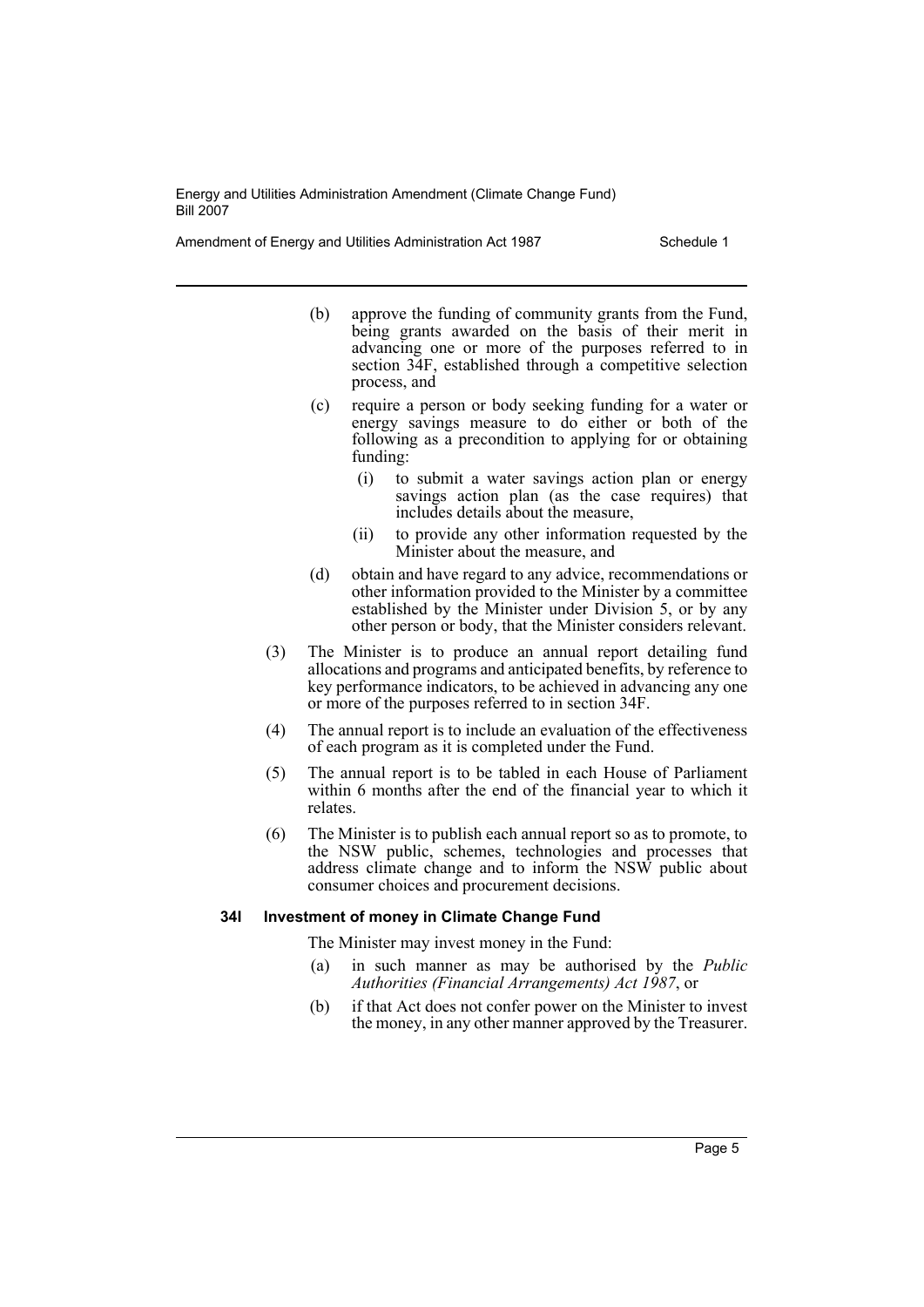Schedule 1 Amendment of Energy and Utilities Administration Act 1987

#### **Division 3 Required contributions to Climate Change Fund**

#### **34J Minister may require State water agencies or distribution network service providers to make contributions to Climate Change Fund**

(1) The Minister may, by order published in the Gazette, require any one or more State water agencies or distribution network service providers to make an annual contribution for a specified financial year to the Fund.

**Note.** The Minister may amend or repeal an order made under this section. See section 43 of the *Interpretation Act 1987*.

- (2) A contributions order:
	- (a) must specify the annual contributions payable by each State water agency or distribution network service provider to which the order applies (being an amount that does not exceed the maximum amount, if any, prescribed by the regulations), and
	- (b) may specify that an annual contribution may be paid by instalments during the financial year to which the order applies, and
	- (c) must specify the time or, in the case of an annual contribution that is payable by instalments, the times at which any contribution required under the order is to be made, and
	- (d) may be made before or during the financial year to which the order relates.

#### **34K General provisions relating to contributions orders**

- (1) The Minister is to cause a copy of a contributions order to be served on the State water agencies or distribution network service providers to which the order applies as soon as is reasonably practicable after the order is published in the Gazette.
- (2) A failure to comply with subsection (1) does not affect the validity of a contributions order.
- (3) Despite any other Act or law, a State water agency or distribution network service provider to which a contributions order applies must pay into the Fund such amounts at such times as may be required by the order.
- (4) An amount that is payable by a State water agency or distribution network service provider under a contributions order may be recovered by the Minister as a debt in any court of competent jurisdiction for payment into the Fund.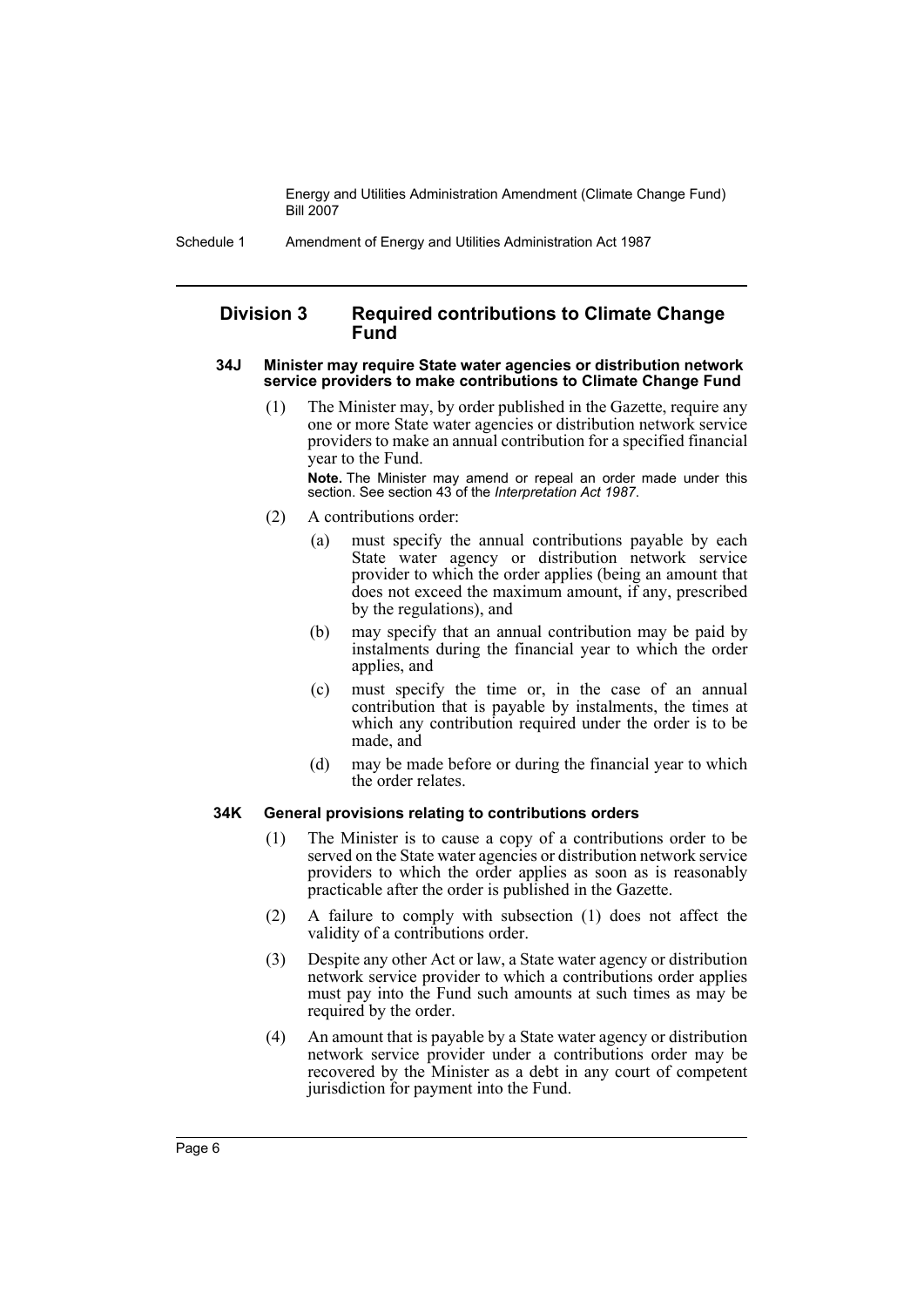Amendment of Energy and Utilities Administration Act 1987 Schedule 1

#### **34L Special provisions relating to contributions orders applying to State water agencies**

- (1) If a State water agency to which a proposed contributions order is to apply is constituted by or under an Act that is administered by a Minister other than the Minister administering section 34J of this Act, the order may be made only with the concurrence of the Minister administering the Act by or under which the agency is constituted.
- (2) If a State water agency to which a proposed contributions order is to apply is a local water utility within the meaning of the *Water Management Act 2000* but not a State owned corporation, the Minister must consult with each of the following before making the order:
	- (a) the State water agency,
	- (b) the Local Government and Shires Associations of New South Wales.
- (3) If the Independent Pricing and Regulatory Tribunal is required by or under the *Independent Pricing and Regulatory Tribunal Act 1992* to determine a maximum price for a water service provided by a State water agency, any requirement imposed on the agency by a contributions order to pay an amount into the Fund is to be treated for the purposes of section 16A of that Act as a requirement with which the agency must comply in providing the service.

**Note.** Section 16A of the *Independent Pricing and Regulatory Tribunal Act 1992* enables the Minister responsible for a government agency to direct the Tribunal, when it makes a determination of the maximum price for a government monopoly service provided by the agency, to include in the maximum price an amount representing the efficient cost of complying with a specified requirement imposed on the agency. It also enables the Minister to direct the Tribunal, when it makes a determination of the methodology for fixing the maximum price for the service, to include in the methodology a factor representing such a cost.

#### **34M Special provisions relating to contributions orders applying to distribution network service providers**

A proposed contributions order that is to apply to a distribution network service provider may be made only with:

- (a) the concurrence of the Treasurer, and
- (b) if section 14 (Licences) of the *Electricity Supply Act 1995* is administered by a Minister other than the Minister administering section 34J of this Act—the concurrence of the Minister administering section 14 of that Act.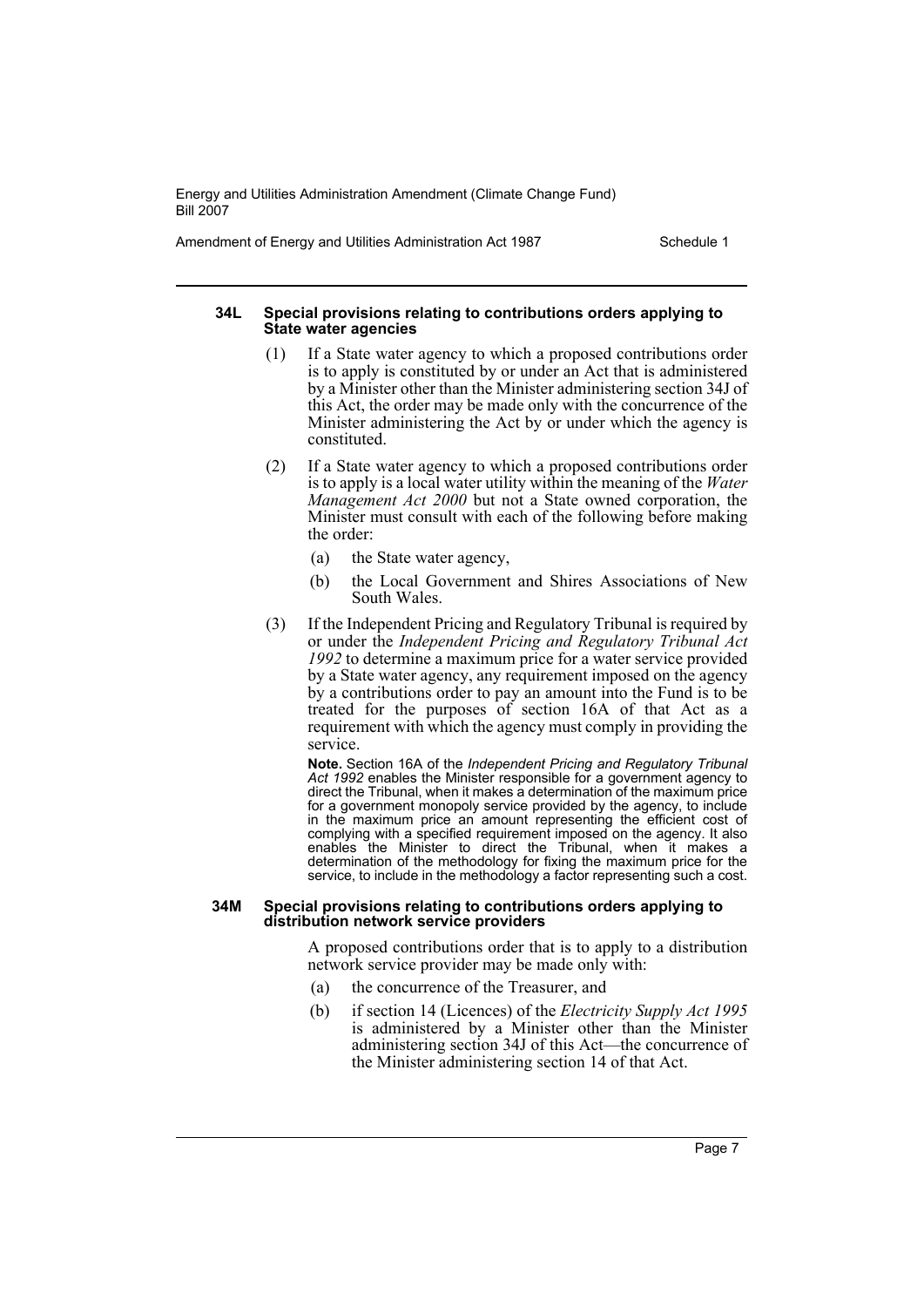Schedule 1 Amendment of Energy and Utilities Administration Act 1987

#### **[4] Schedule 2 Savings, transitional and other provisions**

Insert at the end of clause 1 (1):

*Energy and Utilities Administration Amendment (Climate Change Fund) Act 2007*

#### **[5] Schedule 2, Part 5**

Insert after Part 4:

# **Part 5 Provisions consequent on enactment of Energy and Utilities Administration Amendment (Climate Change Fund) Act 2007**

#### **12 Continuity of Fund**

The Climate Change Fund is a continuation of the Water Savings Fund and the Energy Savings Fund operating under this Act immediately before the commencement of the *Energy and Utilities Administration Amendment (Climate Change Fund) Act 2007*.

#### **13 Existing contributions orders**

Any order in force under section 34J or 34P of this Act as in force immediately before the commencement of the *Energy and Utilities Administration Amendment (Climate Change Fund) Act 2007* is taken to be a contributions order in force under section 34J (as substituted by that Act).